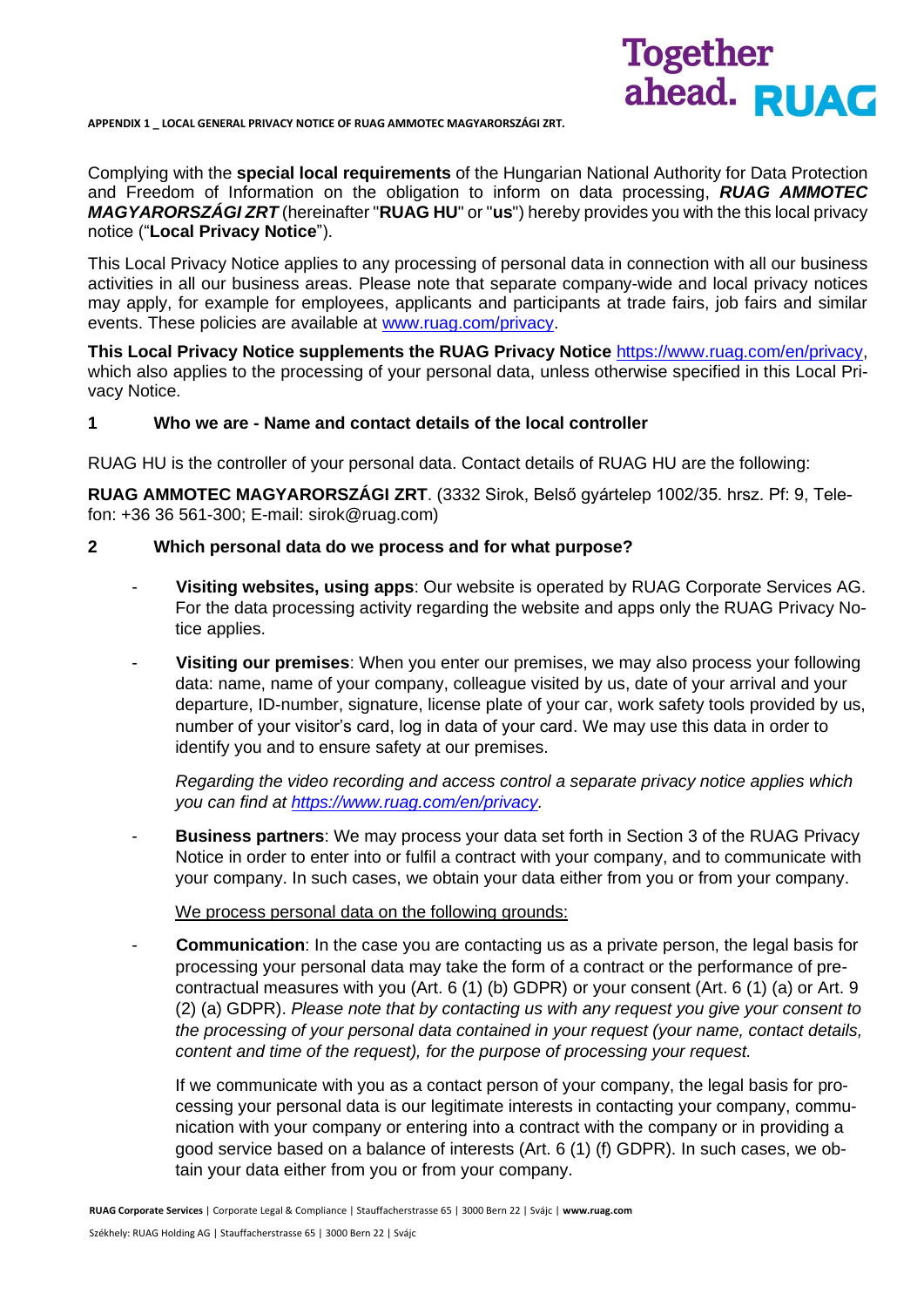

**Use of email:** In the case we use your name and email address to communicate with you based on your request or to enter into or fulfil a contract concluded by you or your company, the legal basis for "*Communication*" shall apply (see above).

In the case we use your name and e-mail address to send you alerts, updates, event invitations or marketing communications, the legal basis will be your consent (Art. 6 (1) (a) or Art. 9 (2) (a) GDPR).

- **Visiting premises**: The legal basis for processing your personal data is the legitimate interest of RUAG HU (Article 6 (1) f) of the GDPR). RUAG HU has a legitimate interest in protecting the physical integrity of buildings, assets, materials and persons, protecting information and business secrets, and in detecting and preventing breaches.
- **Customer events**: Please see our Local Privacy Notice for Trade Fairs and Similar Events
- **Business partners**: Please the legal basis for "*Communication*" (see above).
- **Administration**: The legal basis for processing your personal data is our legitimate interests (Art. 6 (1) (f) GDPR). Our legitimate interest is to get to know our customers better, to improve products and services and to develop new ones.
- **Corporate transactions**: The legal basis for processing your personal data is our legitimate interests (Art. 6 (1) (f) GDPR) in the sale or purchase of companies, parts of companies or other assets.
- **Job applications: Please see our Local Privacy Notice for Job Applicants**
- **Employment**: Please see our Local Employee Privacy Notice
- **Compliance with legal requirements:** The legal basis for processing your personal data is our legitimate interests (Art. 6 (1) (f) GDPR). Our legitimate interest is to make sure that we do not violate any obligations arising from any internal guidelines or bylaws or any legal requirements and to combat fraud, to prevent and investigate offences, to protect customers, employees and other persons and data.
- **Protection of rights**: The legal basis for processing your personal data is our legitimate interests (Art. 6 (1) (f) GDPR). Our legitimate interest is to enforce and defence legal claims.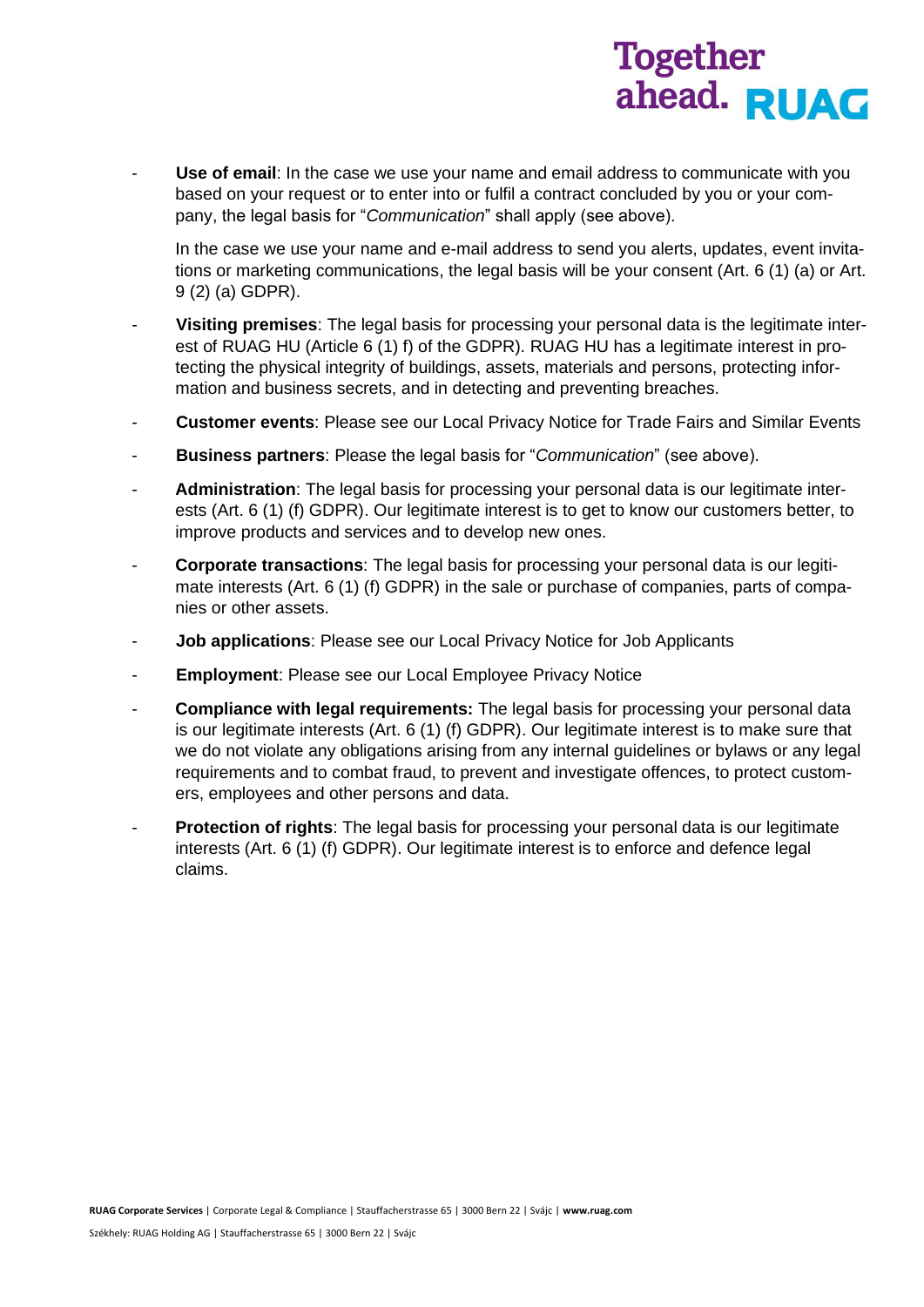### **3 Who do we share your personal information with?**

## **3.1 Internal recipients (recipients within RUAG HU)**

In principle, within RUAG HU, persons in following positions will have an access to your personal data:

| Data processing ac-<br>tivity                  | Position of the employees within RUAG HU who will have access to the data                                                                                                                                                                                                                                                                                                        |
|------------------------------------------------|----------------------------------------------------------------------------------------------------------------------------------------------------------------------------------------------------------------------------------------------------------------------------------------------------------------------------------------------------------------------------------|
| <b>Communication</b>                           | Assistant of the general manager, HR generalist, member of the management, com-<br>mercial agent, representative for environmental affairs, quality support engineer                                                                                                                                                                                                             |
| Use of email                                   | Assistant of the general manager, HR generalist, commercial agent, colleague respon-<br>sible for the invoices and for the master files                                                                                                                                                                                                                                          |
| <b>Visiting premises</b>                       | Please see our Privacy Policy for Security Camera Surveillance and Access Control                                                                                                                                                                                                                                                                                                |
| <b>Customer events</b>                         | Please see our Local Privacy Notice for Trade Fairs and Similar Events                                                                                                                                                                                                                                                                                                           |
| <b>Business partners</b>                       | Member of the management, assistant of the general manager, commercial agent, tech-<br>nologist, assistant for quality management, quality support engineer, representative for<br>environmental affairs, IT specialist, colleague responsible for the invoices and for the<br>master files, accountant, accounting officer, financial controller, accounting administra-<br>tor |
| <b>Administration:</b>                         | Assistant of the general manager, financial controller, colleague responsible for the in-<br>voices and for the master files, assistant for quality management                                                                                                                                                                                                                   |
| Corporate transac-<br>tions                    | Member of the management, accounting officer, assistant of the general manager                                                                                                                                                                                                                                                                                                   |
| Job applications                               | Please see our Local Privacy Notice for Job Applicants                                                                                                                                                                                                                                                                                                                           |
| <b>Employment</b>                              | Please see our Local Employee Privacy Notice                                                                                                                                                                                                                                                                                                                                     |
| <b>Compliance with le-</b><br>gal requirements | Member of the management, assistant of the general manager, HR generalist                                                                                                                                                                                                                                                                                                        |
| <b>Protection of rights</b>                    | Member of the management, assistant of the general manager, HR general-ist, ac-<br>counting officer                                                                                                                                                                                                                                                                              |

## **3.2 External recipient (outside of RUAG HU)**

#### **3.2.1 within the RUAG group**

The RUAG companies or divisions may have access to the your personal data related to communication, use of email, business partners, administration, corporate transactions, protection of rights for the purposes indicated in the RUAG Privacy Notice and in the Local Privacy Notice. Furthermore, the following RUAG companies or divisions may have access to the your personal data. The list and contact details of the RUAG companies can be found at [www.ruag.com.](http://www.ruag.com/)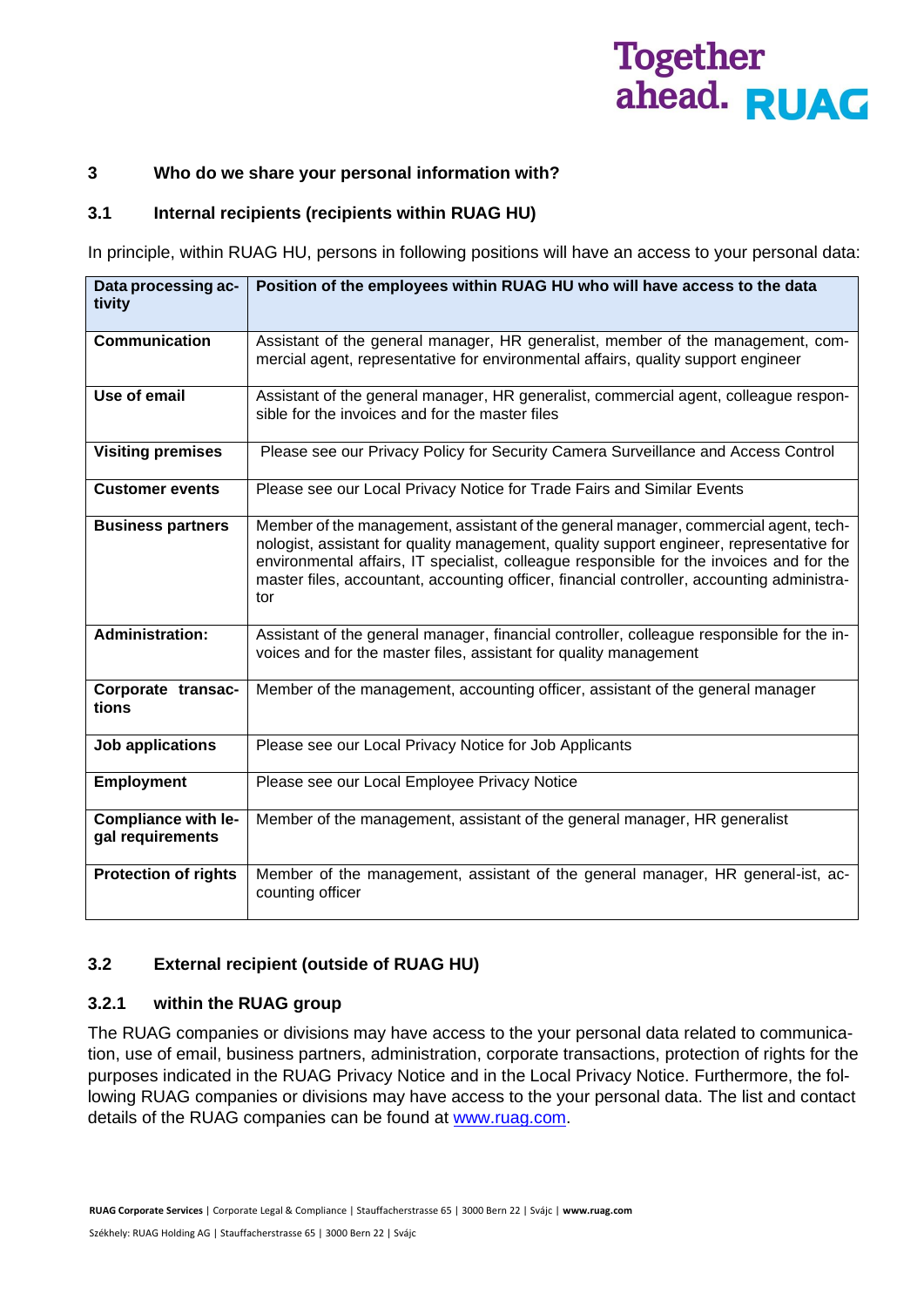| <b>Data</b><br>pro-<br>activ-<br>cessing<br>ity   | <b>RUAG</b> company<br>or division                                                                                | Capacity (proces-<br>sor, or controller)               | Activity performed (in case the recipient acts<br>as processor) or purpose of the processing<br>(in case the recipient acts as controller) |
|---------------------------------------------------|-------------------------------------------------------------------------------------------------------------------|--------------------------------------------------------|--------------------------------------------------------------------------------------------------------------------------------------------|
| <b>Customer</b><br>events                         |                                                                                                                   |                                                        | Please see our Local Privacy Notice for Trade Fairs and Similar Events                                                                     |
| Job<br>applica-<br>tions                          |                                                                                                                   | Please see our Local Privacy Notice for Job Applicants |                                                                                                                                            |
| <b>Employment</b>                                 | Please see our Local Employee Privacy Notice                                                                      |                                                        |                                                                                                                                            |
| <b>Compliance</b><br>with legal re-<br>quirements | <b>RUAG Corporate</b><br>Services AG<br>(Schiltwaldstrasse,<br>6032 Emmen,<br>Switzerland),<br>compliance officer | Data controller                                        | Ensuring compliance with legal requirements                                                                                                |

Furthermore, RUAG Corporate Services AG (Schiltwaldstrasse, 6032 Emmen, Switzerland) renders IT services to us. It acts as data processor in order to provide and operate IT tools, including business email, internet, and may monitor communications and network use in order to secure our IT environment and network infrastructure. The duration of access corresponds to the retention period applicable to RUAG HU.

## **3.2.2 outside the RUAG group**

The following companies may have access to the your personal data:

| <b>Data</b><br>pro-<br>activ-<br>cessing<br>ity   | contact<br>Name,<br>details of the re-<br>cipient                                    | Capacity (proces-<br>sor, or controller)               | Activity performed (in case the recipi-ent<br>acts as processor) or purpose of the pro-<br>cessing (in case the recipient acts as con-<br>troller) |
|---------------------------------------------------|--------------------------------------------------------------------------------------|--------------------------------------------------------|----------------------------------------------------------------------------------------------------------------------------------------------------|
| <b>Customer</b><br>events                         |                                                                                      |                                                        | Please see our Local Privacy Notice for Trade Fairs and Similar Events                                                                             |
| <b>Business part-</b><br>ners                     | KPMG Hungária<br>Kft. (1134 Buda-<br>pest, Váci út 3.<br>Tel: 06 1 887<br>6517)      | controller                                             | Carrying out of statutory audit                                                                                                                    |
| Job<br>applica-<br>tions                          |                                                                                      | Please see our Local Privacy Notice for Job Applicants |                                                                                                                                                    |
| <b>Employment</b>                                 | Please see our Local Employee Privacy Notice                                         |                                                        |                                                                                                                                                    |
| <b>Compliance</b><br>with legal re-<br>quirements | Noerr & Társai<br>Iroda (1011 Buda-<br>pest, Fő u. 14-18.<br>Tel: 06 1 22 40<br>900) | controller                                             | Legal counselling and representation                                                                                                               |

**RUAG Corporate Services** | Corporate Legal & Compliance | Stauffacherstrasse 65 | 3000 Bern 22 | Svájc | **www.ruag.com**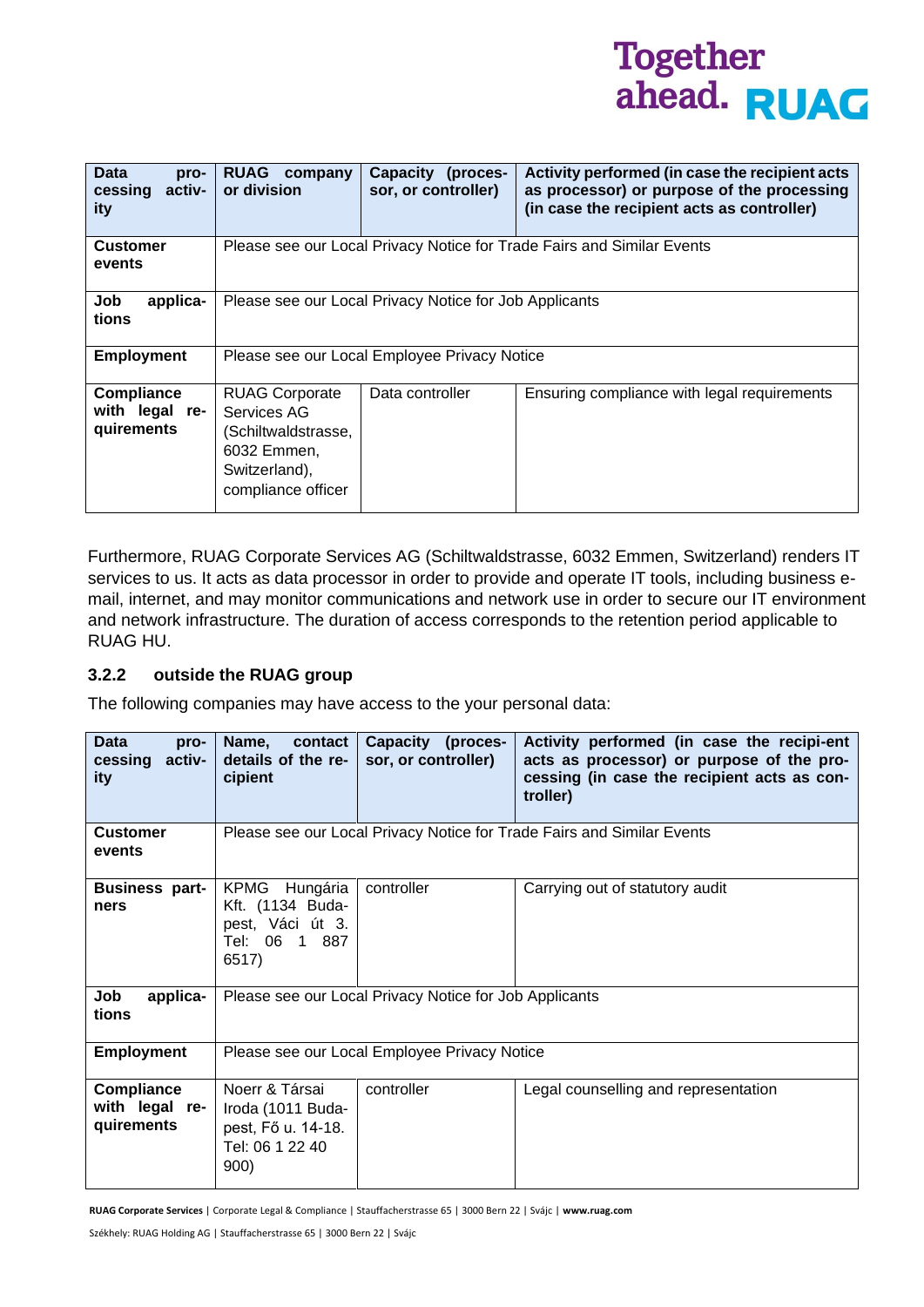|                                                | Dr. Zsuzsa Hor-<br>váth (1135 Buda-<br>pest, Csata u. 11.<br>Tel: 06 20 359<br>1829)                                                                                         |            |                                      |
|------------------------------------------------|------------------------------------------------------------------------------------------------------------------------------------------------------------------------------|------------|--------------------------------------|
| <b>Protection</b><br>of <sub>1</sub><br>rights | Noerr & Társai<br>Iroda (1011 Buda-<br>pest, Fő u. 14-18.<br>Tel: 06 1 22 40<br>900)<br>Dr. Zsuzsa Hor-<br>váth (1135 Buda-<br>pest, Csata u. 11.<br>Tel: 06 20 359<br>1829) | controller | Legal counselling and representation |

Further, in the following cases data might be transferred to third parties:

- based on statutory provisions, in order to comply with our statutory obligations data might be transferred to third persons, organs, court or authority, as indicated in the legal provisions. Personal data might be further forwarded or made accessible based on the request made by a court, authority or governmental organ.
- for attorneys, other third parties, organs, court or authority, if it is necessary for the protection of the rights, property or safety of the employees, shareholders of RUAG HU or RUAG HU group company, or the companies themselves.

#### **4 When do we disclose your personal data to third countries?**

In the case of transfer of personal data to a RUAG company outside of the European Union or the European Economic Area, an intra-group data transfer agreement applies, which has been signed by all companies of the group. It makes sure that companies affected apply the standard contractual clauses adopted by the European Commission. The list and contact details of the RUAG companies can be found at www.ruag.com.

#### **5 How long do we retain your personal data?**

In the event the processing is based on your consent, we will delete your personal data if your consent is withdrawn. In the event of any legal disputes we store your data until such have been finally and legally binding concluded. We also store your data to the extent that statutory obligations to do so, in particular accounting law document retention obligations exist.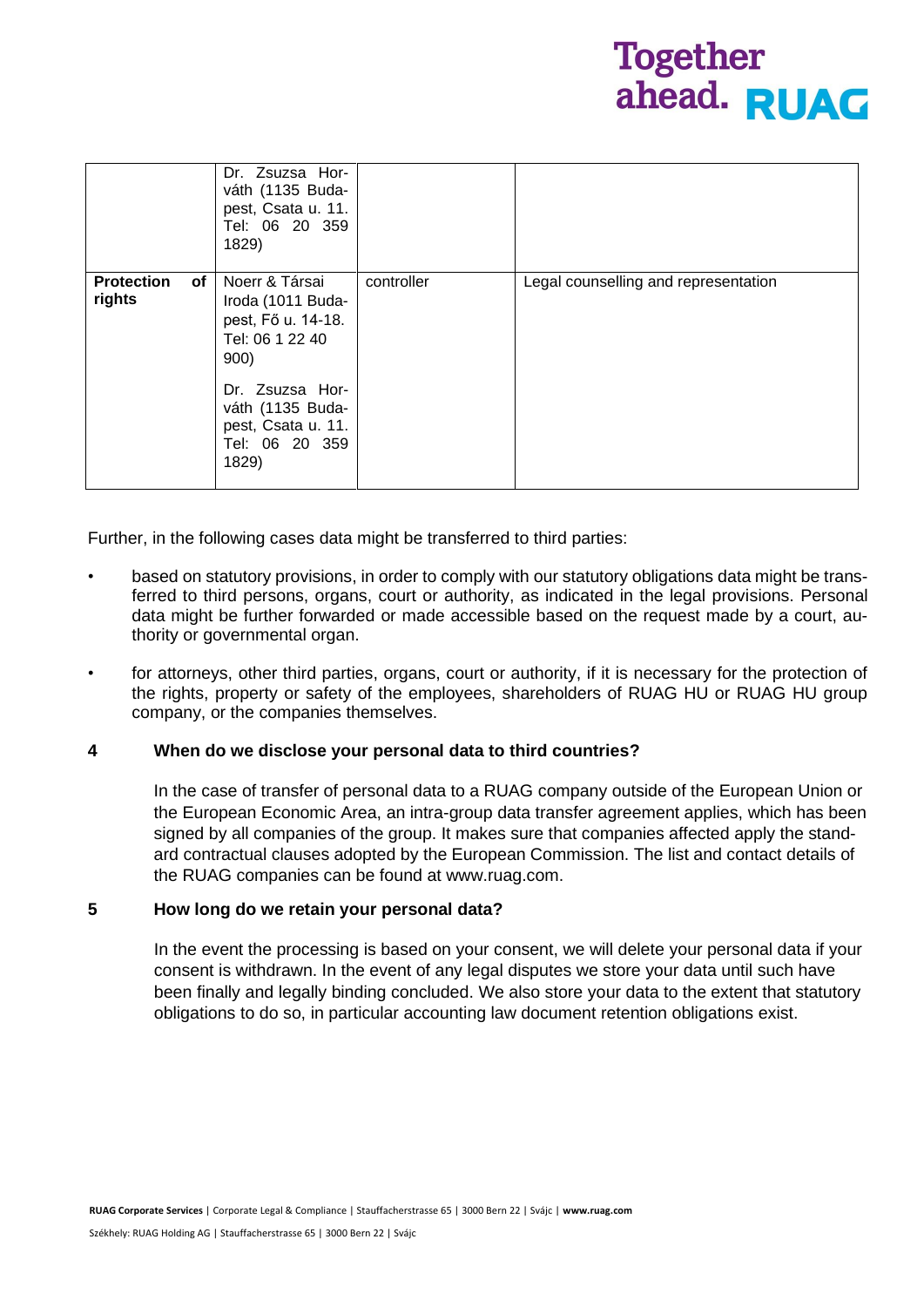# Together<br>ahead. RUAC

| Furthermore, following retention periods shall apply: |  |  |  |  |  |  |
|-------------------------------------------------------|--|--|--|--|--|--|
|-------------------------------------------------------|--|--|--|--|--|--|

| <b>Data</b><br>pro-<br>cessing activ-<br>ity | <b>Retention period</b>                                                                                                                                                                                                                                                                                                                                                                                                                                                                                                                                                                                                                                  |
|----------------------------------------------|----------------------------------------------------------------------------------------------------------------------------------------------------------------------------------------------------------------------------------------------------------------------------------------------------------------------------------------------------------------------------------------------------------------------------------------------------------------------------------------------------------------------------------------------------------------------------------------------------------------------------------------------------------|
| Communica-<br>tion                           | In the case you are contacting us (as a private person or as a contact person of your com-<br>pany) for the purpose of entering into a contract with us and no contract will be concluded,<br>we delete your personal data within 1 (one) month after you have contacted us. In the case<br>you enter into a contract with us, we store your personal data for evidence purposes for the<br>assertion, exercise or defence of any legal claims for a period of five years commencing at<br>the end of the year in which the contract has been terminated.<br>If you contact us with any other request, we will process your data until 1 (one) year com- |
|                                              | mencing at the end of the year in which your request has been completed.                                                                                                                                                                                                                                                                                                                                                                                                                                                                                                                                                                                 |
| Use of email                                 | In the case we use your name and email address to communicate with you based on your<br>request or to enter into or fulfil a contract concluded by you or your company, the retention<br>period set forth for "Communication" shall apply (see above).                                                                                                                                                                                                                                                                                                                                                                                                   |
|                                              | In the case we use your name and e-mail address to send you alerts, updates, event invita-<br>tions or marketing communications, we will store your personal data until you withdraw your<br>consent.                                                                                                                                                                                                                                                                                                                                                                                                                                                    |
| <b>Visiting prem-</b><br>ises                | Please see our Privacy Policy for Security Camera Surveillance and Access Control. The<br>declaration of confidentiality will be stored until 5 (five) years commencing at the end of the<br>year of signing thereof.                                                                                                                                                                                                                                                                                                                                                                                                                                    |
| <b>Customer</b><br>events                    | Please see our Local Privacy Notice for Trade Fairs and Similar Events                                                                                                                                                                                                                                                                                                                                                                                                                                                                                                                                                                                   |
| <b>Business</b><br>partners                  | Please see the retention period set forth for "Communication".                                                                                                                                                                                                                                                                                                                                                                                                                                                                                                                                                                                           |
| Administra-<br>tion:                         | We may store your personal data for a period of 5 (five) years commencing at the end of the<br>year in which we have obtained your personal data.                                                                                                                                                                                                                                                                                                                                                                                                                                                                                                        |
| Corporate<br>transactions                    | We may store your personal data for a period of five years commencing at the end of the<br>year in which the corporate transaction has been closed.                                                                                                                                                                                                                                                                                                                                                                                                                                                                                                      |
| Job applica-<br>tions                        | Please see our Local Privacy Notice for Job Applicants                                                                                                                                                                                                                                                                                                                                                                                                                                                                                                                                                                                                   |
| <b>Employment</b>                            | Please see our Local Employee Privacy Notice                                                                                                                                                                                                                                                                                                                                                                                                                                                                                                                                                                                                             |
| Compliance<br>with legal re-<br>quirements   | We may store your personal data for a period of 5 (five) years commencing at the end of the<br>year in which our contractual relationship with you or with your company ended.                                                                                                                                                                                                                                                                                                                                                                                                                                                                           |

**RUAG Corporate Services** | Corporate Legal & Compliance | Stauffacherstrasse 65 | 3000 Bern 22 | Svájc | **www.ruag.com**